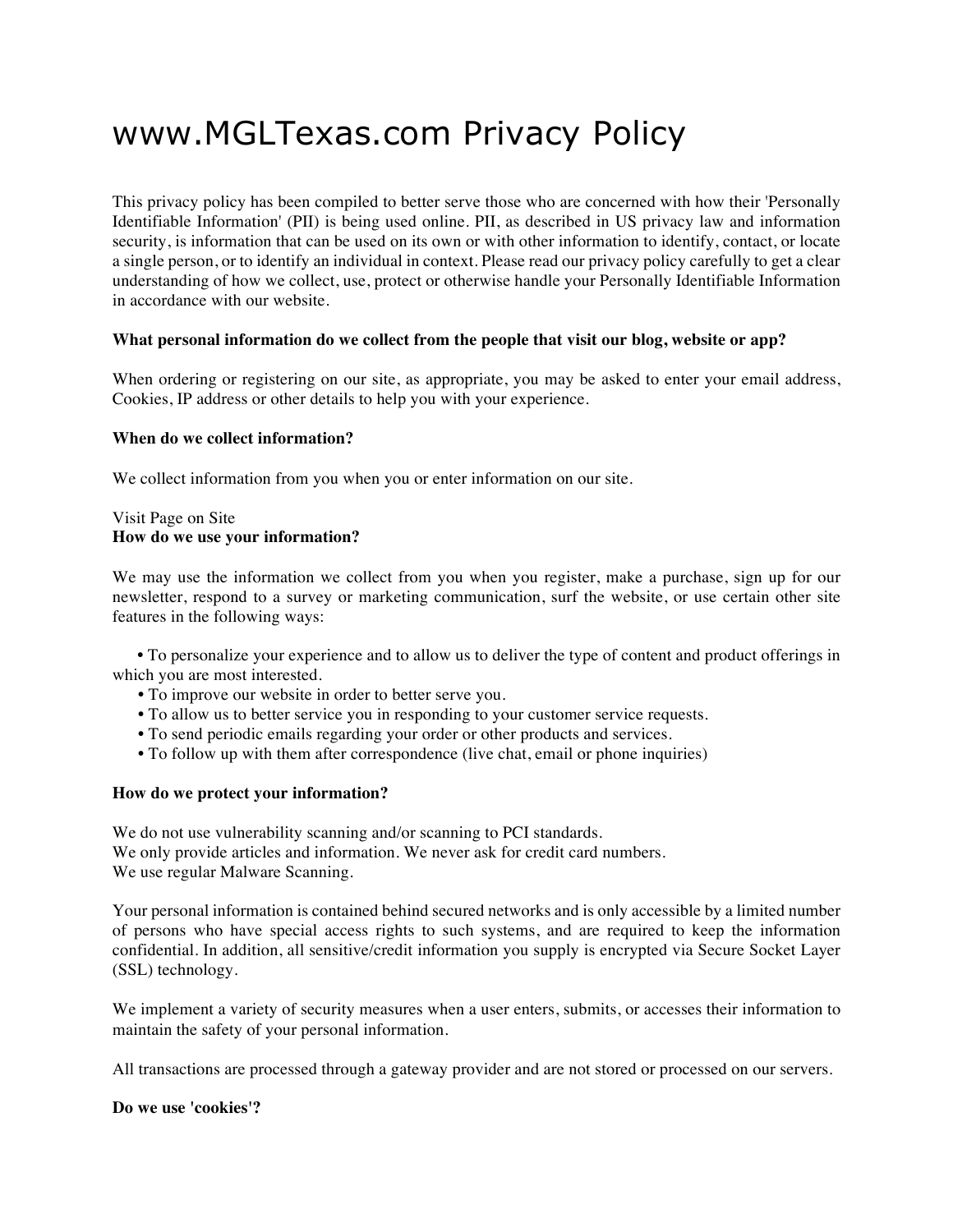Yes. Cookies are small files that a site or its service provider transfers to your computer's hard drive through your Web browser (if you allow) that enables the site's or service provider's systems to recognize your browser and capture and remember certain information. For instance, we use cookies to help us remember and process the items in your shopping cart. They are also used to help us understand your preferences based on previous or current site activity, which enables us to provide you with improved services. We also use cookies to help us compile aggregate data about site traffic and site interaction so that we can offer better site experiences and tools in the future.

#### **We use cookies to:**

- **•** Understand and save user's preferences for future visits.
- **•** Keep track of advertisements.

 **•** Compile aggregate data about site traffic and site interactions in order to offer better site experiences and tools in the future. We may also use trusted third-party services that track this information on our behalf.

You can choose to have your computer warn you each time a cookie is being sent, or you can choose to turn off all cookies. You do this through your browser settings. Since browser is a little different, look at your browser's Help Menu to learn the correct way to modify your cookies.

If you turn cookies off, Some of the features that make your site experience more efficient may not function properly.It won't affect the user's experience that make your site experience more efficient and may not function properly.

# **Third-party disclosure**

We do not sell, trade, or otherwise transfer to outside parties your Personally Identifiable Information.

# **Third-party links**

We do not include or offer third-party products or services on our website.

# **Google**

Google's advertising requirements can be summed up by Google's Advertising Principles. They are put in place to provide a positive experience for users. place to provide a positive experience for users. https://support.google.com/adwordspolicy/answer/1316548?hl=en

We use Google AdSense Advertising on our website.

Google, as a third-party vendor, uses cookies to serve ads on our site. Google's use of the DART cookie enables it to serve ads to our users based on previous visits to our site and other sites on the Internet. Users may opt-out of the use of the DART cookie by visiting the Google Ad and Content Network privacy policy.

# **We have implemented the following:**

- **•** Remarketing with Google AdSense
- **•** Google Display Network Impression Reporting
- **•** Demographics and Interests Reporting

We, along with third-party vendors such as Google use first-party cookies (such as the Google Analytics cookies) and third-party cookies (such as the DoubleClick cookie) or other third-party identifiers together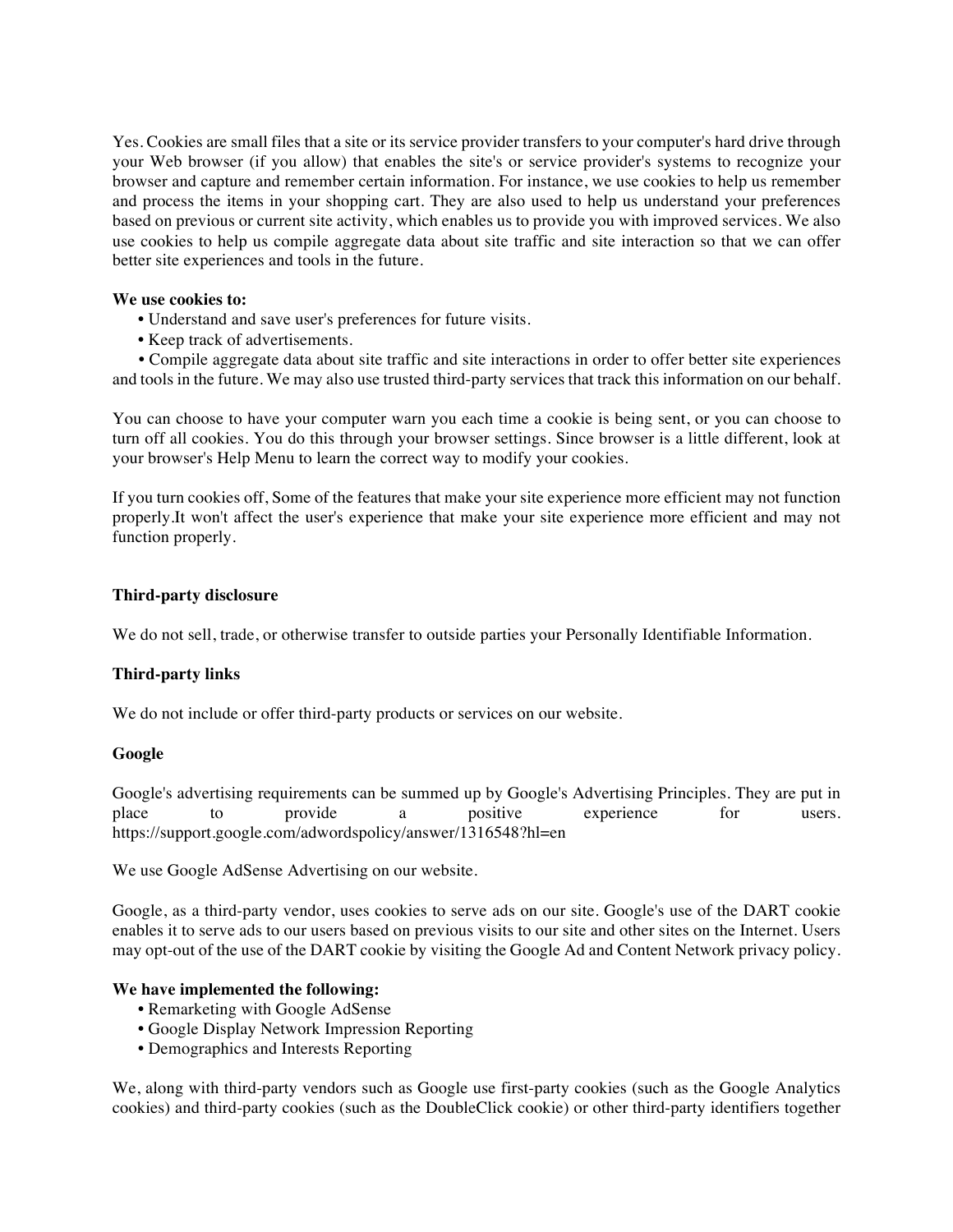to compile data regarding user interactions with ad impressions and other ad service functions as they relate to our website.

**Opting out:** Users can set preferences for how Google advertises to you using the Google Ad Settings page. Alternatively, you can opt out by visiting the Network Advertising Initiative Opt Out page or by using the Google Analytics Opt Out Browser add on.

# **California Online Privacy Protection Act**

CalOPPA is the first state law in the nation to require commercial websites and online services to post a privacy policy. The law's reach stretches well beyond California to require any person or company in the United States (and conceivably the world) that operates websites collecting Personally Identifiable Information from California consumers to post a conspicuous privacy policy on its website stating exactly the information being collected and those individuals or companies with whom it is being shared. - See more at: http://consumercal.org/california-online-privacy-protection-act-caloppa/#sthash.0FdRbT51.dpuf

# **According to CalOPPA, we agree to the following:**

Users can visit our site anonymously.

Once this privacy policy is created, we will add a link to it on our home page or as a minimum, on the first significant page after entering our website.

Our Privacy Policy link includes the word 'Privacy' and can easily be found on the page specified above.

You will be notified of any Privacy Policy changes:

**•** On our Privacy Policy Page

Can change your personal information:

- **•** By emailing us
- **•** By calling us
- **•** By chatting with us or by sending us a support ticket

# **How does our site handle Do Not Track signals?**

We honor Do Not Track signals and Do Not Track, plant cookies, or use advertising when a Do Not Track (DNT) browser mechanism is in place.

# **Does our site allow third-party behavioral tracking?**

It's also important to note that we allow third-party behavioral tracking

# **COPPA (Children Online Privacy Protection Act)**

When it comes to the collection of personal information from children under the age of 13 years old, the Children's Online Privacy Protection Act (COPPA) puts parents in control. The Federal Trade Commission, United States' consumer protection agency, enforces the COPPA Rule, which spells out what operators of websites and online services must do to protect children's privacy and safety online.

We do not specifically market to children under the age of 13 years old. Do we let third-parties, including ad networks or plug-ins collect PII from children under 13?

# **Fair Information Practices**

The Fair Information Practices Principles form the backbone of privacy law in the United States and the concepts they include have played a significant role in the development of data protection laws around the